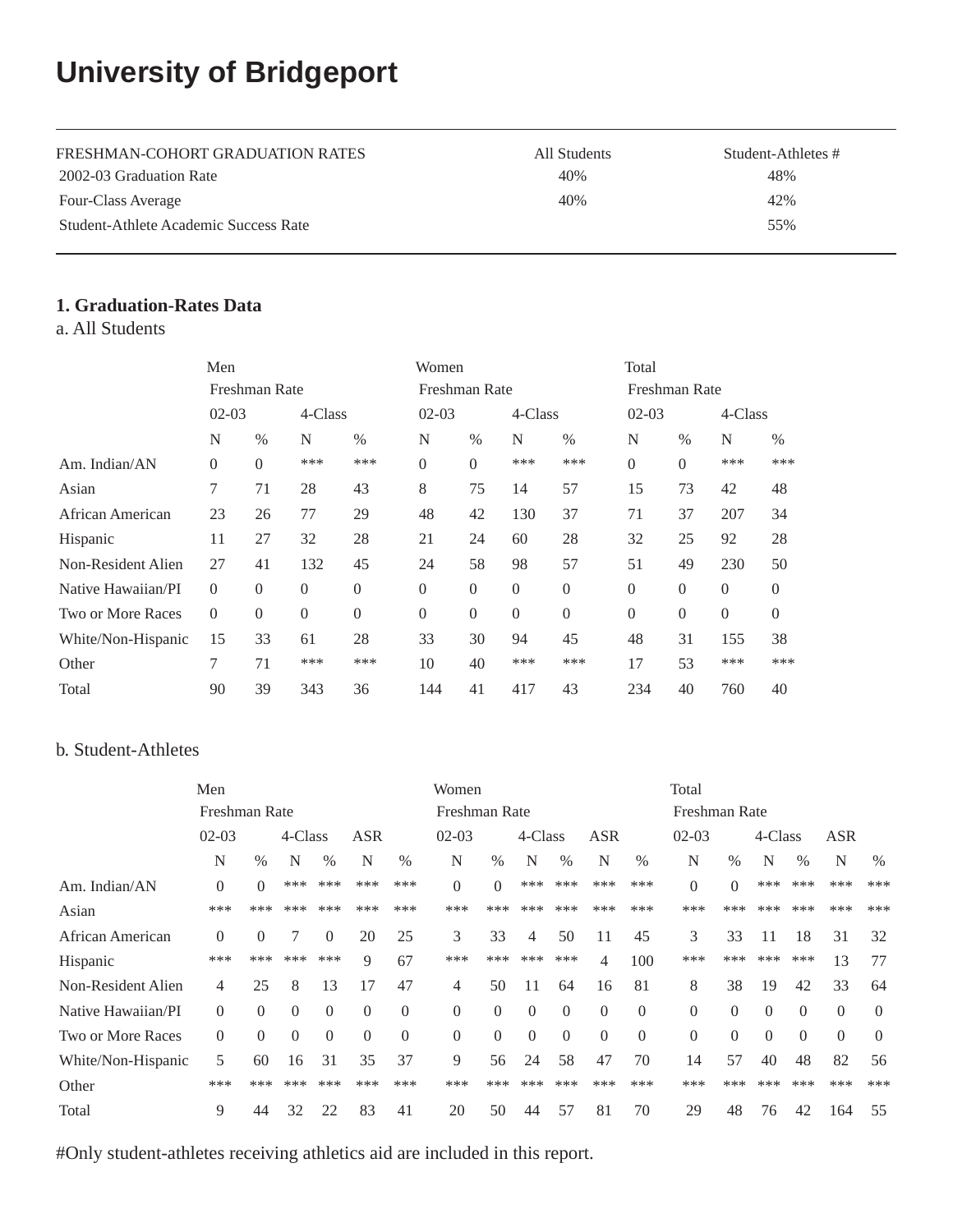# c. Student-Athletes by Sport Category

|                         | <b>Baseball</b><br>Freshman Rate |                          |                              | <b>Men's Basketball</b>  |                          | Men's CC/Track<br>Freshman Rate |                          |            |                          |                              |                          |
|-------------------------|----------------------------------|--------------------------|------------------------------|--------------------------|--------------------------|---------------------------------|--------------------------|------------|--------------------------|------------------------------|--------------------------|
|                         |                                  |                          |                              | Freshman Rate            |                          |                                 |                          |            |                          |                              |                          |
|                         | 02-03 4-Class ASR                |                          |                              |                          |                          | 02-03 4-Class ASR               |                          |            | $02-03$                  | 4-Class                      | <b>ASR</b>               |
| Am. Indian/AN           |                                  | $\overline{a}$           | ÷,                           |                          | $\overline{a}$           | $\overline{a}$                  | $\overline{a}$           |            | $\overline{\phantom{a}}$ | $\bar{\phantom{a}}$          | $\overline{\phantom{0}}$ |
| Asian                   |                                  | ÷,                       |                              |                          |                          |                                 |                          |            |                          | $\qquad \qquad \blacksquare$ |                          |
| African American        |                                  | ÷,                       | $0-a$                        |                          | L.                       | $0-a$                           | $29-c$                   |            |                          | $0-a$                        | $0-a$                    |
| Hispanic                |                                  | $\overline{\phantom{a}}$ | $75-a$                       |                          |                          | $\overline{\phantom{a}}$        | $100-a$                  |            |                          | $\bar{\phantom{a}}$          |                          |
| Non-Resident Alien      |                                  |                          | L.                           |                          |                          | $\overline{\phantom{a}}$        | $33-a$                   |            |                          | ÷                            |                          |
| Native Hawaiian/PI      |                                  |                          |                              |                          |                          |                                 | $\overline{\phantom{a}}$ |            |                          | $\overline{a}$               |                          |
| Two or More Races       |                                  |                          |                              |                          |                          |                                 |                          |            |                          |                              |                          |
| White/Non-Hispanic 60-a |                                  | $33-c$                   | $38-e$                       |                          |                          | $0-a$                           | $0-b$                    |            |                          | L,                           |                          |
| Other                   |                                  | $\overline{\phantom{a}}$ | $100-a$                      |                          | $\overline{\phantom{a}}$ | $\overline{\phantom{a}}$        | $\overline{\phantom{a}}$ |            |                          | $\overline{\phantom{a}}$     | $100-a$                  |
| Total                   | $60-a$                           | $33-c$                   | $44-e$                       |                          | L,                       | $0-b$                           | $25-e$                   |            |                          | $0-a$                        | $20-a$                   |
|                         | Football                         |                          |                              |                          | <b>Men's Other</b>       |                                 |                          |            |                          |                              |                          |
|                         | Freshman Rate                    |                          |                              |                          |                          | Freshman Rate                   |                          |            |                          |                              |                          |
|                         | 02-03 4-Class ASR                |                          |                              |                          |                          | 02-03 4-Class ASR               |                          |            |                          |                              |                          |
| Am. Indian/AN           |                                  |                          |                              |                          | $\overline{a}$           | ÷                               |                          |            |                          |                              |                          |
| Asian                   |                                  |                          |                              |                          |                          |                                 |                          |            |                          |                              |                          |
| African American        |                                  |                          |                              |                          |                          | $\overline{\phantom{a}}$        | $100-a$                  |            |                          |                              |                          |
| Hispanic                |                                  |                          |                              |                          | $\overline{\phantom{a}}$ | $100-a$                         | $50-a$                   |            |                          |                              |                          |
| Non-Resident Alien      |                                  |                          |                              |                          | $25-a$                   | $13-b$                          | $50-c$                   |            |                          |                              |                          |
| Native Hawaiian/PI      |                                  |                          |                              |                          | L,                       |                                 |                          |            |                          |                              |                          |
| Two or More Races       | $\overline{\phantom{a}}$         | $\overline{\phantom{m}}$ |                              |                          |                          |                                 | $\overline{\phantom{m}}$ |            |                          |                              |                          |
| White/Non-Hispanic      | $\blacksquare$                   |                          |                              |                          | $\overline{\phantom{a}}$ | 100-a 100-a                     |                          |            |                          |                              |                          |
| Other                   |                                  | ÷,                       |                              |                          | $\overline{\phantom{a}}$ |                                 |                          |            |                          |                              |                          |
| Total                   | $\overline{0}$                   | $\boldsymbol{0}$         | $\boldsymbol{0}$             |                          | $25-a$                   | $30-b$                          | $59-e$                   |            |                          |                              |                          |
|                         | <b>Women's Basketball</b>        |                          |                              |                          |                          | <b>Women's CC/Track</b>         |                          |            |                          | <b>Women's Other</b>         |                          |
|                         | Freshman Rate                    |                          |                              |                          |                          | Freshman Rate                   |                          |            | Freshman Rate            |                              |                          |
|                         | $02-03$                          | 4-Class                  |                              | <b>ASR</b>               | $02-03$                  | 4-Class                         |                          | <b>ASR</b> |                          | 02-03 4-Class                | ASR                      |
| Am. Indian/AN           | $\overline{\phantom{a}}$         |                          | $0-a$                        | $0-a$                    | $\overline{\phantom{a}}$ |                                 | ÷,                       |            |                          |                              |                          |
| Asian                   | $100-a$                          |                          | $100-a$                      | $100-a$                  | $\overline{a}$           |                                 | ÷,                       | ÷          |                          | ÷                            |                          |
| African American        | $33-a$                           |                          | $50-a$                       | $44-b$                   |                          |                                 |                          |            |                          | ÷,                           | $50-a$                   |
| Hispanic                | $0-a$                            |                          | $0-a$                        |                          | $0-a$                    |                                 | $0-a$                    |            |                          |                              | $100-a$                  |
| Non-Resident Alien      | $0-a$                            |                          | $0-a$                        | $50-a$                   |                          |                                 |                          |            | $67-a$                   | $78-b$                       | $86-c$                   |
| Native Hawaiian/PI      | $\qquad \qquad \blacksquare$     |                          | $\qquad \qquad -$            | $\overline{\phantom{m}}$ |                          |                                 |                          |            | ÷                        |                              |                          |
| Two or More Races       | $\frac{1}{2}$                    |                          | $\overline{\phantom{a}}$     | $\overline{\phantom{a}}$ |                          |                                 |                          |            |                          | ٠                            |                          |
| White/Non-Hispanic      | $100-a$                          |                          | $25-a$                       | $56-b$                   |                          |                                 |                          |            | $50-b$                   | $65-d$                       | $74-e$                   |
| Other                   | $\qquad \qquad \blacksquare$     |                          | $\qquad \qquad \blacksquare$ | $\Box$                   |                          |                                 |                          |            | $100-a$                  | $100-a$                      | $100-a$                  |
| Total                   | $43-b$                           |                          | $31-c$                       | $50-e$                   | $0-a$                    |                                 | $0-a$                    |            | $58-c$                   | $70-e$                       | 78-е                     |

Values for N ( a. 1-5, b. 6-10, c. 11-15, d. 16-20, e. greater than 20 ) # Only student-athletes receiving athletics aid are included in this report.